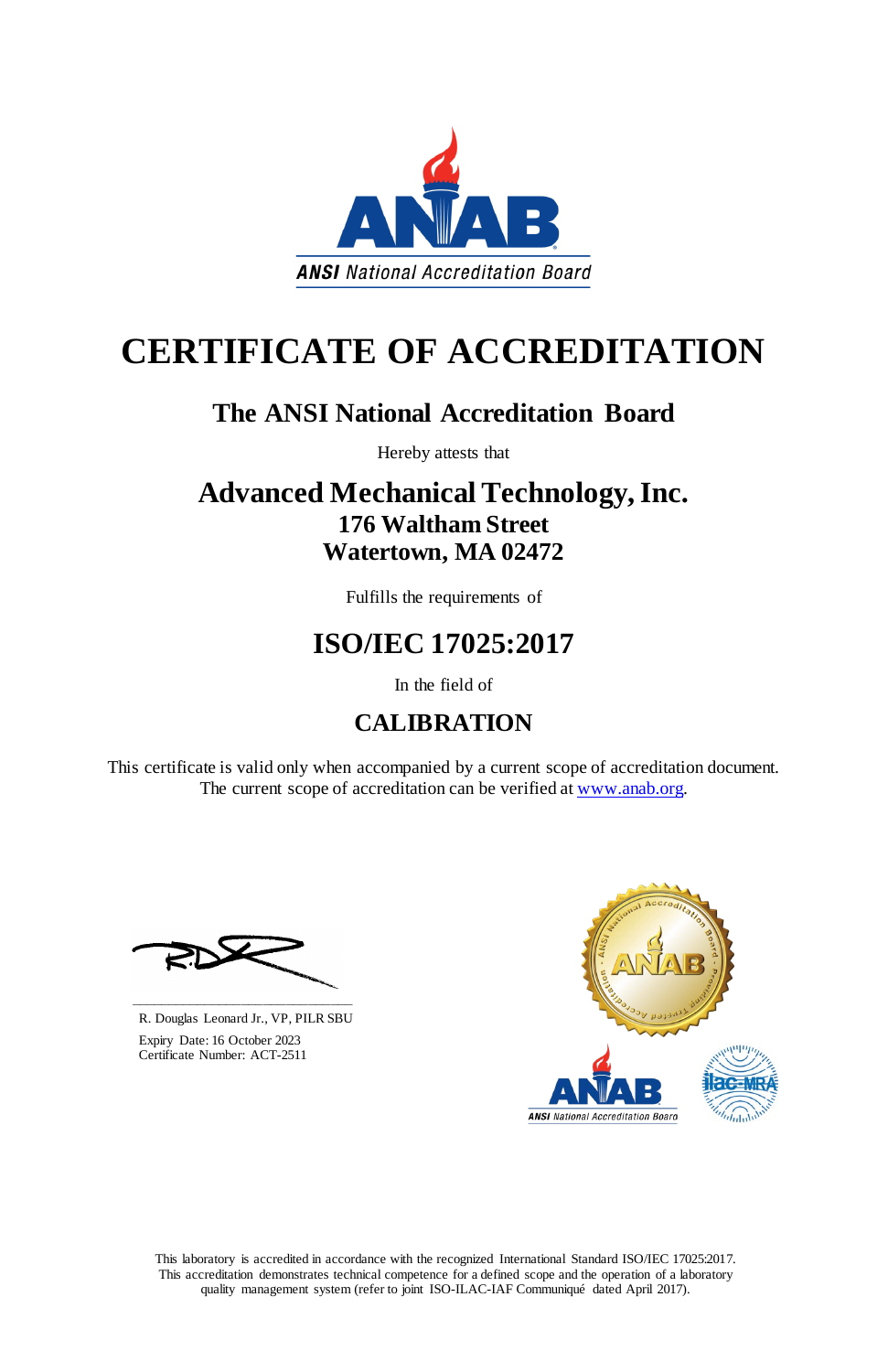

### **SCOPE OF ACCREDITATION TO ISO/IEC 17025:2017**

### **Advanced Mechanical Technology, Inc.**

176 Waltham Street Watertown, MA 02472<br>617-926-6700 brianp Brian Price 617-926-6700 brianp@amtimail.com

## **CALIBRATION**

Valid to: **October 16, 2023** Certificate Number: **ACT-2511** 

#### **Length – Dimensional Metrology**

| Parameter/Equipment                                                            | <b>Range</b>                          | <b>Expanded Uncertainty of</b><br>Measurement $(+/-)$ | Reference Standard,<br>Method, and/or<br><b>Equipment</b> |
|--------------------------------------------------------------------------------|---------------------------------------|-------------------------------------------------------|-----------------------------------------------------------|
| AMTI Knee Simulator <sup>1</sup><br>AP Linear Displacement                     | $(-25 \text{ to } 25) \text{ mm}$     | $0.6$ mm                                              | Digital Caliper                                           |
| Internal/External Angular<br>Displacement                                      | $(-30 \text{ to } 30)$                | $0.3^\circ$                                           | Digital Protractor                                        |
| <b>Flexion Angular</b><br>Displacement                                         | $(-100 \text{ to } 100)$ <sup>o</sup> | $1^{\circ}$                                           | Digital Protractor                                        |
| <b>Vertical Position Sensors</b>                                               | $(-16.5 \text{ to } 16.5) \text{ mm}$ | $0.1$ mm                                              | Gage Blocks                                               |
| AMTI HIP Simulator <sup>1</sup><br>Abduction/Adduction<br>Angular Displacement | $(-20 \text{ to } 20)$                | $0.3^{\circ}$ .                                       | Digital Protractor                                        |
| Internal/External Angular<br>Displacement                                      | $(-20 \text{ to } 20)$                | $0.3\degree$                                          | Digital Protractor                                        |
| <b>Flexion Angular</b><br>Displacement                                         | $(-50 \text{ to } 50)$ °              | $0.3\degree$                                          | Digital Protractor                                        |
| <b>Vertical Position Sensors</b>                                               | $(-16.5 \text{ to } 16.5) \text{ mm}$ | $0.1$ mm                                              | Gage Blocks                                               |
|                                                                                |                                       |                                                       |                                                           |

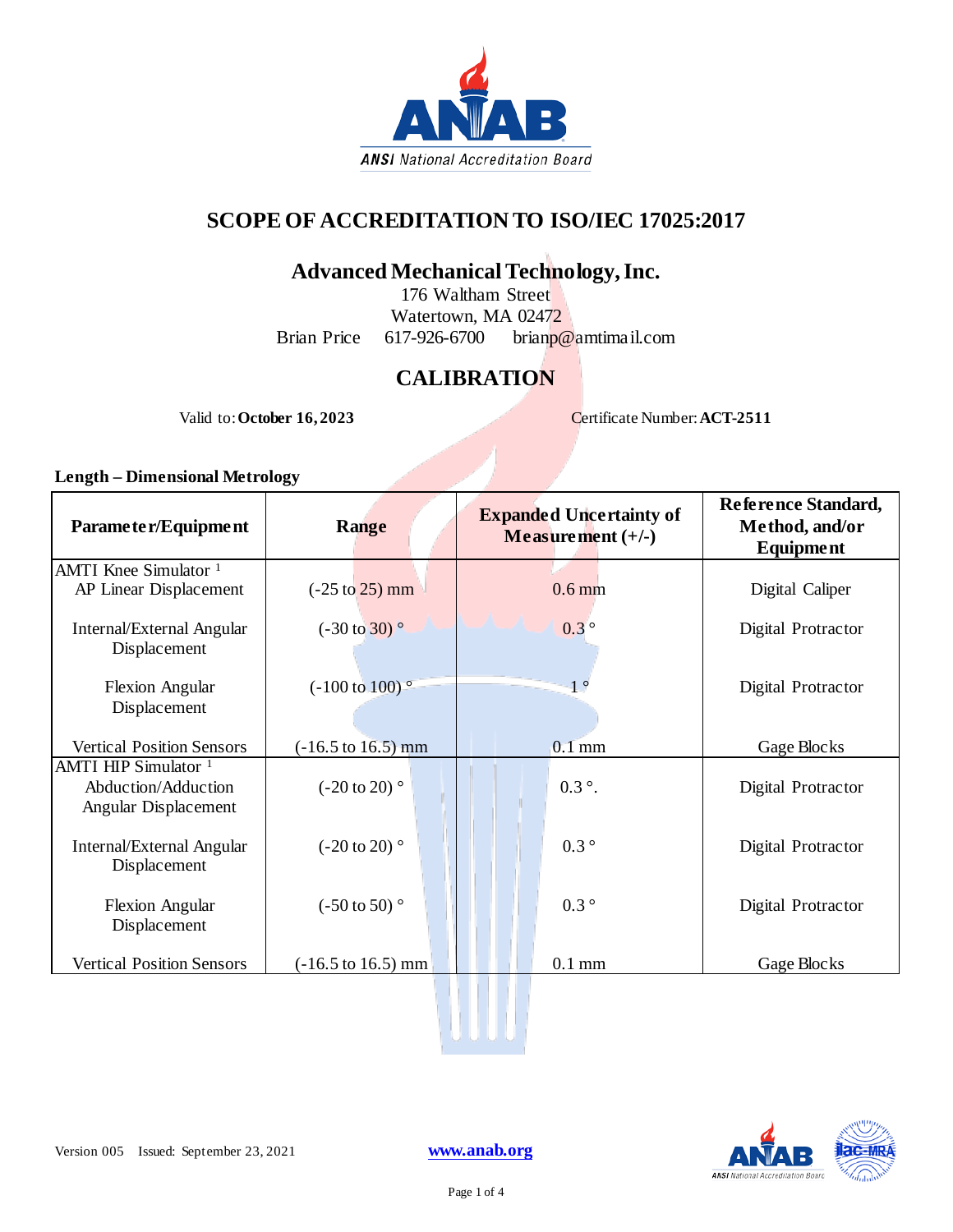

### **Length – Dimensional Metrology**

| Parameter/Equipment                         | Range                                | <b>Expanded Uncertainty of</b><br>Measurement $(+/-)$ | Reference Standard,<br>Method, and/or<br><b>Equipment</b> |
|---------------------------------------------|--------------------------------------|-------------------------------------------------------|-----------------------------------------------------------|
| AMTI VIVO Simulator <sup>1</sup>            |                                      |                                                       |                                                           |
| Abduction/Adduction<br>Angular Displacement | $(-25 \text{ to } 25)$               | $0.4^\circ$                                           | Digital Protractor                                        |
| AP Linear Displacement                      | $(-24 \text{ to } 24) \text{ mm}$    | $33 \mu m$                                            | Digital Indicator                                         |
| <b>ML</b> Linear Displacement               | $(-24 \text{ to } 24) \text{ mm}$    | $15 \mu m$                                            | Digital Indicator                                         |
| Vertical Linear Displacement                | $(-22 \text{ to } 22) \text{ mm}$    | $17 \mu m$                                            | Digital Indicator                                         |
| Flexion/Extension                           |                                      |                                                       |                                                           |
| Angular Displacement                        | $(-30 \text{ to } 150)$ <sup>o</sup> | $0.3$ $^{\circ}$                                      | Digital Protractor                                        |
| <b>Internal/External Rotation</b>           | $(-40 \text{ to } 40)$               | $0.3^\circ$                                           | Digital Protractor                                        |

### **Mass and Mass Related**

| Parameter/Equipment             | <b>Range</b>                | <b>Expanded Uncertainty of</b><br>Measurement $(+/-)$ | Reference Standard,<br>Method, and/or<br><b>Equipment</b> |
|---------------------------------|-----------------------------|-------------------------------------------------------|-----------------------------------------------------------|
| AMTI Knee Simulator $1$         |                             |                                                       |                                                           |
| Forces                          | $Fx = Up$ to 600 N          | 1 <sub>N</sub>                                        | Reference Load Cell                                       |
|                                 | $Fy = Up$ to 600 N          | 1.7 <sub>N</sub>                                      |                                                           |
|                                 | $Fz = Up$ to 4 500 N        | 3.5 <sub>N</sub>                                      |                                                           |
|                                 |                             |                                                       |                                                           |
| <b>Moments</b>                  | $Mx = Up to 45.2 N·m$       | 1.1 N·m                                               | Reference Load Cell,                                      |
|                                 | $My = Up to 45.2 N·m$       | 1.5 N·m                                               | Length Standard Fixture                                   |
|                                 | $Mz = Up$ to 17 N·m         | 0.2 N·m                                               |                                                           |
|                                 |                             |                                                       |                                                           |
| Vertical Load Actuators         | Up to $4\,500\,\mathrm{N}$  | 1.2 <sub>N</sub>                                      | Reference Load Cell                                       |
| AMTI HIP Simulator <sup>1</sup> |                             |                                                       |                                                           |
| Forces                          | $Fx = Up to 180 N$          | 0.1 <sub>N</sub>                                      | Deadweights                                               |
|                                 | $Fy = Up to 180 N$          | 0.1 <sub>N</sub>                                      |                                                           |
|                                 | $Fz = Up$ to 4 500 N        | 1.9 <sub>N</sub>                                      | Reference Load Cells,                                     |
|                                 |                             |                                                       | Display                                                   |
|                                 |                             |                                                       |                                                           |
| Moments – Differential          | $\Delta Mx = Up$ to 7.5 N·m | 0.1 N·m                                               | Comparison to                                             |
|                                 | $\Delta My = Up$ to 7.5 N·m | 0.1 N·m                                               | Deadweights                                               |
|                                 | $\Delta Mz = Up$ to 9 N·m   | 0.1 N·m                                               |                                                           |
|                                 |                             |                                                       |                                                           |
| <b>Vertical Load Actuators</b>  | Up to $4500 N$              | 1.3 <sub>N</sub>                                      | Reference Load Cell                                       |

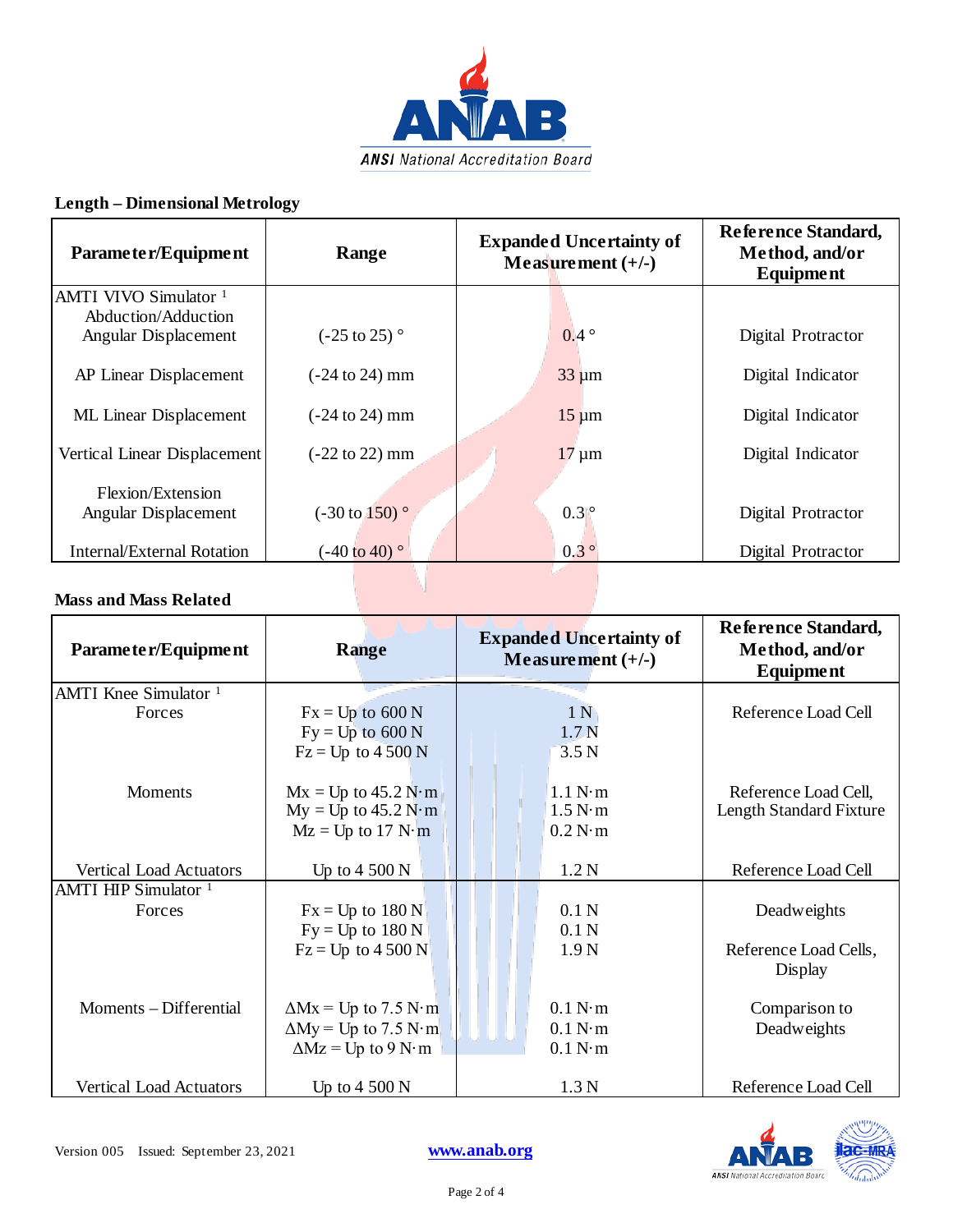

### **Mass and Mass Related**

| Parameter/Equipment              | Range                                            | <b>Expanded Uncertainty of</b><br>Measurement $(+/-)$ | Reference Standard,<br>Method, and/or<br><b>Equipment</b> |
|----------------------------------|--------------------------------------------------|-------------------------------------------------------|-----------------------------------------------------------|
| AMTI VIVO Simulator <sup>1</sup> |                                                  |                                                       |                                                           |
| Forces                           | $Fx = (-1000 to 1000) N$                         | 21 <sub>N</sub>                                       |                                                           |
|                                  | $Fy = (-1000 to 1000) N$                         | 21 <sub>N</sub>                                       | Comparison to                                             |
|                                  | $Fz = (-4400 \text{ to } 3500) N$                | 41N                                                   | Multi-Axis Reference                                      |
|                                  |                                                  |                                                       | Load/Torque Cell,                                         |
| Moments                          | $Mx = (-80 \text{ to } 80) N·m$                  | 1.2 N·m                                               | Display                                                   |
|                                  | $My = (-30 \text{ to } 30) N \cdot m$            | 1.2 N·m                                               |                                                           |
|                                  | $Mz = (-40 \text{ to } 40) N \cdot m$            | 0.6 N·m                                               |                                                           |
| <b>6-axis Load Cells</b>         |                                                  |                                                       | Comparison to                                             |
| Forces                           | $Fx = Up to 2224 N$                              | 2.5 <sub>N</sub>                                      | Single-Axis Reference                                     |
|                                  | $Fy = Up to 2224 N$                              | 2.6 <sub>N</sub>                                      | Load Cell,                                                |
|                                  | $Fz = Up to 8896 N$                              | 2.4 <sub>N</sub>                                      | Length Standard                                           |
| 6-axis Load Cells                |                                                  |                                                       | Comparison to                                             |
| <b>Moments</b>                   | $Mx = Up$ to 113 N·m                             | $0.67$ N $\cdot$ m                                    | Single-Axis Reference                                     |
|                                  | $My = Up$ to 113 N·m                             | 0.66 N·m                                              | Load Cell,                                                |
|                                  | $Mz = Up$ to 56.5 N·m                            | 0.33 N·m                                              | Length Standard                                           |
| <b>6-axis Force Plates</b>       |                                                  |                                                       | Single-Axis Reference                                     |
| Forces                           | $Fx = Up to 4448 N$                              | 2.3N                                                  | Load Cell and ASTM                                        |
|                                  | $Fy = Up$ to 4 448 N                             | 2.4 <sub>N</sub>                                      | F3109-16 utilized in the                                  |
|                                  | $Fz = Up to 8896 N$                              | 1.8 <sub>N</sub>                                      | calibration of this                                       |
|                                  |                                                  |                                                       | parameter.                                                |
|                                  |                                                  |                                                       | Deadweights and ASTM                                      |
| 6-axis Force Plates              |                                                  |                                                       | F3109-16 utilized in the                                  |
| Forces                           | $Fz = Up$ to $890 N$                             | 0.6 <sub>N</sub>                                      | calibration of this                                       |
| <b>6-axis Force Plates</b>       |                                                  |                                                       | parameter.                                                |
|                                  |                                                  | 0.9 N·m                                               | Single-Axis Reference<br>Load Cell and ASTM               |
| Moments                          | $Mx = Up to 5 423 N·m$<br>$My = Up to 5 423 N·m$ | 0.3 N·m                                               | F3109-16 utilized                                         |
|                                  | $Mz = Up$ to 2 712 $N \cdot m$                   | 0.3 N·m                                               | in the calibration of this                                |
|                                  |                                                  |                                                       |                                                           |
| 6-axis Force Plates              |                                                  |                                                       | parameter.<br>Deadweights and ASTM                        |
| <b>Moments</b>                   | $Mx = Up to 542 N·m$                             | 0.1 N·m                                               | F3109-16 utilized in the                                  |
|                                  | $My = Up$ to 542 N·m                             | 0.1 N·m                                               | calibration of this                                       |
|                                  |                                                  |                                                       | parameter.                                                |
|                                  |                                                  |                                                       |                                                           |